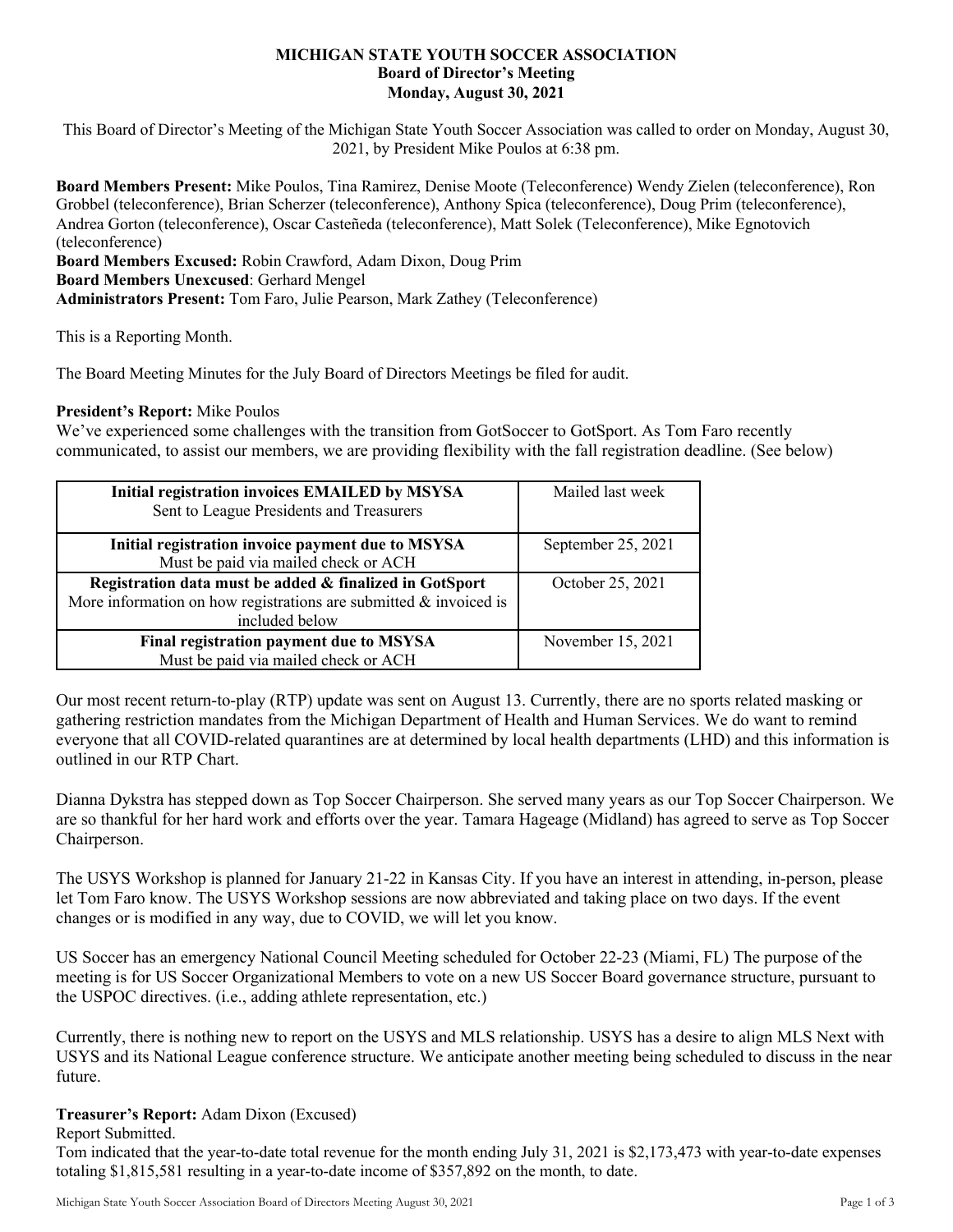**MSPSP Chairperson Report:** Oscar Castaneda No Report.

**MSYSA Vice President:** Denise Moote No Report.

**Secretary:** Tina Ramirez No Report.

**MSA (Adult) Report:** Gerhard Mengel Unexcused.

**SYRA Report:** Ron Grobbel SYRA offered 6 new referee certification courses in August.

**Recreation Director Report:** Brian Scherzer No Report.

**North District Report:** Matt Solek No Report.

**Metro East Report:** Anthony Spica No Report.

**West District Report:** Doug Prim Excused

**Metro Southwest Report:** Wendy Zielen No Report.

**Metro Central Report:** Michael Egnotovich No Report.

**Nominating Committee Report:** Andrea Gorton No Report.

**Executive Director's Report:** Tom Faro Report Submitted.

**Technical Director:** Mark Zathey USYS have sent out invitations to the top Midwest players to compete at Inter-Regionals in Florida over Thanksgiving.

Vince Ganzberg recently hosted an MSYSA / Director's Academy coaching class at Schoolcraft College.

**Unfinished Business: Motion:** (Brian Scherzer) To provide Direct Member status to Houghton FC. **Second:** Matt Solek **Discussion:** None **Motion: Passed Unanimously.** 

**New Business: Motion:** (Denise Moote) To remove Troy Soccer Club's Direct Member status, effective immediately. **Second:** Wendy Zielen **Discussion:** None **Motion: Passed Unanimously.** 

**Motion:** (Denise Moote) Motion to amend Rule 3.5A, as presented. **Second:** Brian Scherzer **Discussion:** None **Motion: Passed Unanimously.**